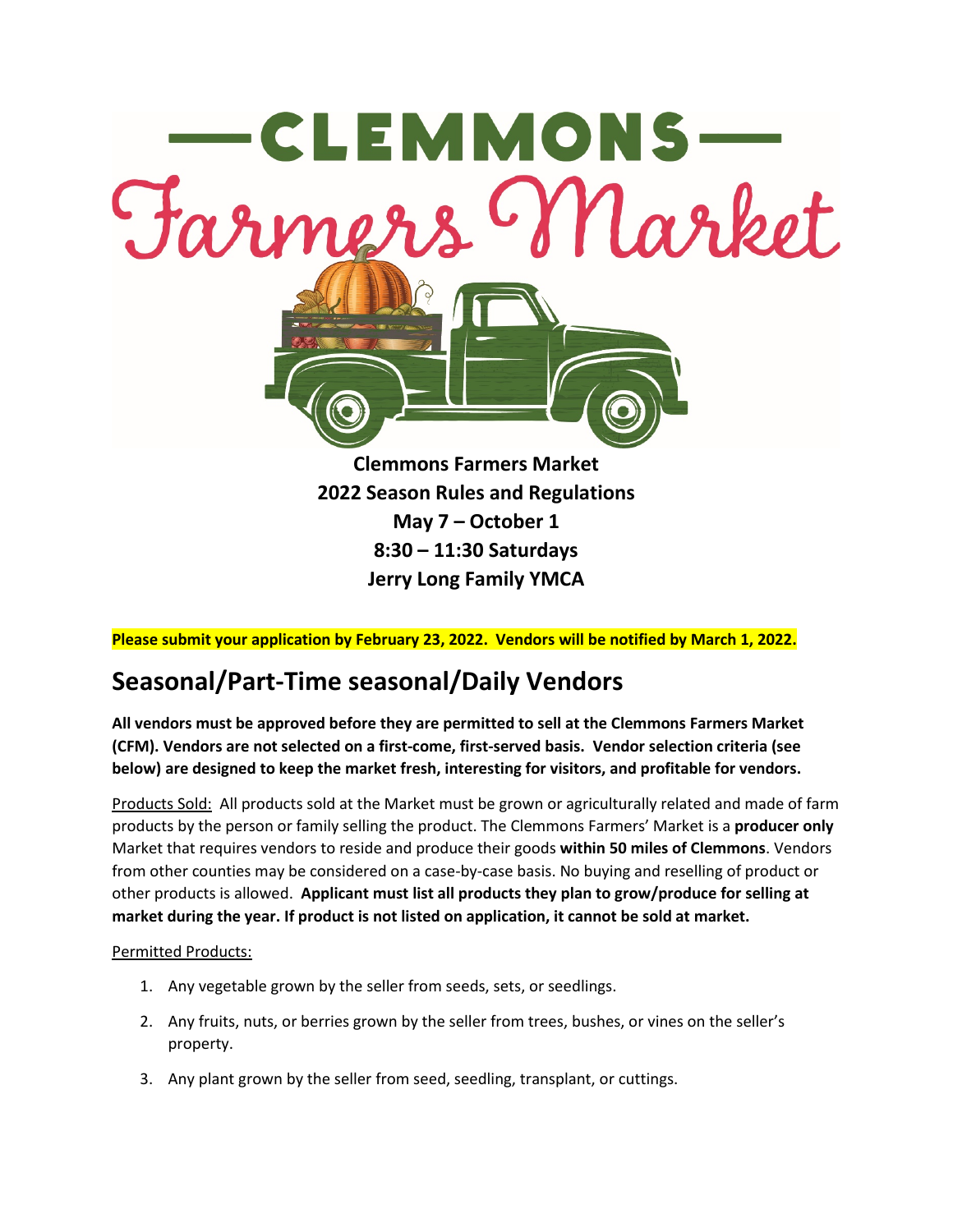- 4. Bulbs propagated by the seller.
- 5. Eggs produced by the seller's poultry. Farmers should be familiar with the NC Egg Law. Eggs that are for sale must be clean (not necessarily washed, but clean). Anyone selling more than 30 dozen eggs per week must grade the eggs and label cartons with the grade. Eggs are graded based on federal quality standards. The eggs must be refrigerated to 45° F or less after gathering. Do not allow them to freeze. Farmers who fall under the 30 dozen or fewer per week exemption must include their name and address on the carton and the words "ungraded eggs". These eggs are legal to be sold just like graded eggs – to restaurants, retail grocery stores, farmers' markets, etc. Keep eggs refrigerated at all times; use coolers that plug into a cigarette lighter or use refreezable cool packs for farmers' markets, fairs etc. Don't use ice. Eggs should stay dry.
- 6. Honey produced by the seller's bees.
- 7. Cut, dried flowers or natural items grown by the seller.
- 8. Preserves, relishes, jams, jellies, etc., made by the seller. No "low-acid" canned foods such as green beans, corn, peas, carrots, etc. may be sold. High Acid or Acidified foods (pickles, tomato products, etc.) may be sold if the member has passed the FDA certification course. A copy of their certification must be on file with the Market Manager. *If you are uncertain if your canned goods are low-acid or acidified, contact a Food Compliance Officer at (984) 236-4820 for guidance.*
- 9. Baked goods: Baked goods must follow all county and state laws applicable to such sales and shall verify that they will comply when submitting their application, including, but not limited to, North Carolina Department of Agriculture (NCDA) and local hearth department regulations.
- 10. Sustainable livestock, limited to:
	- 1. Poultry
		- a) Pasture-raised on seller's property.
		- b) Slaughtered and processed in accordance with the consumer safety regulations of the USDA and NCDA.
		- c) Hormone and antibiotic-free.
		- d) Sanitation, transportation, handling, and storage of the meat for sale must be done in a manner compliant with all applicable county, state, and federal health and safety regulations.
		- e) Sellers must be registered Meat and Poultry Handlers. A copy of the registration must be on file with the Market Manager.
	- 2. Beef, Pork, and Lamb
		- a) Pasture-raised on seller's property.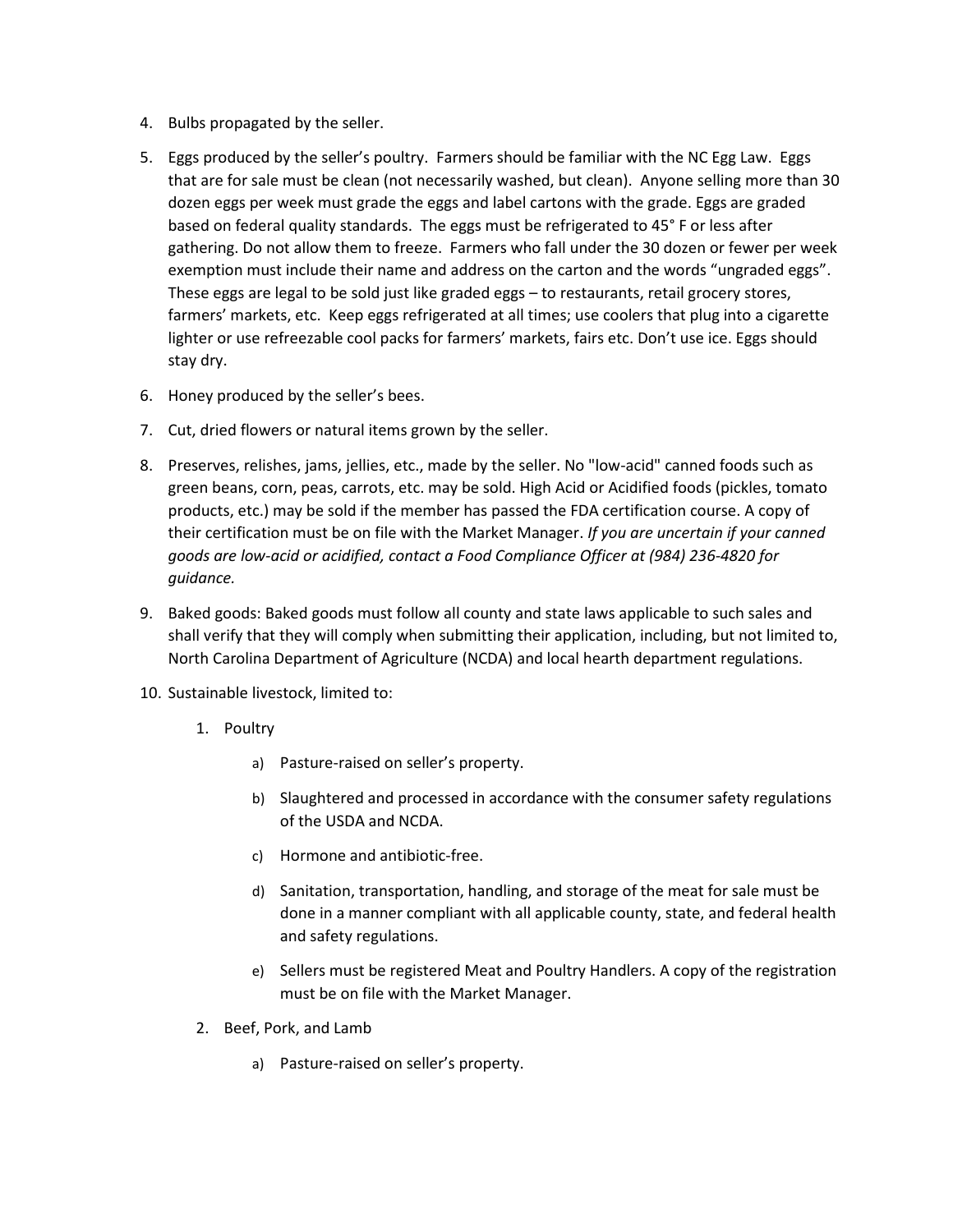- b) Grass-fed throughout its lifecycle in accordance with the requirements of the USDA.
- c) Hormone and antibiotic-free.
- d) Slaughtered and processed in accordance with the consumer safety regulations of the USDA and NCDA.
- e) Sanitation, transportation, handling, and storage of the meat for sale must be done in a manner compliant with all applicable county, state, and federal health and safety regulations.
- f) Sellers must be registered Meat and Poultry Handlers. A copy of the registration must be on file with the Market Manager.
- 11. All food and product sold must meet state and local health regulations, as well as the N.C. Department of Agriculture's general guidelines regarding products exhibited for sale at farmers markets and curb markets.
- 12. Farm craft products produced from materials grown or harvested within a 50-mile radius of Clemmons, NC.

*NOTE: FARMERS/PRODUCERS may also sell crafts in their booth, but they must be hand-crafted by the vendor selling them and should not exceed 30% of the products offered for sale. If greater than 30%, vendors must apply to be an artisan vendor.*

# **Artisan/Crafter Vendors**

For the 2022 season, artisan day will occur the first Saturday of each month. Crafts must be hand crafted by the vendor selling them. Each application must be approved for participation. In addition to submitting the application, at least three photos of your work are required. SPACE IS LIMITED FOR ARTISAN/CRAFT VENDORS. Once approved, you will be eligible to participate in ALL artisans' days (May 7, June 4, July 2, August 6, September 3, October 1). You must commit to a minimum of three (3) markets. You will also be invited to participate in all pop-up markets. Each market will be a \$20 fee.

# **Artisan Permitted Products:**

*Products must be original, handcrafted designs produced by the artisan.*

• *Ceramics*

• Mixed Media

**Sculpture** 

• Metal

- Drawing & Painting
- 

- Photography
- Glass

**Other** 

• Fiber

• Jewelry

• Wood

# **NOTE: We do not allow resale of products or independent consultants/distributors for multi-level marketing company products.**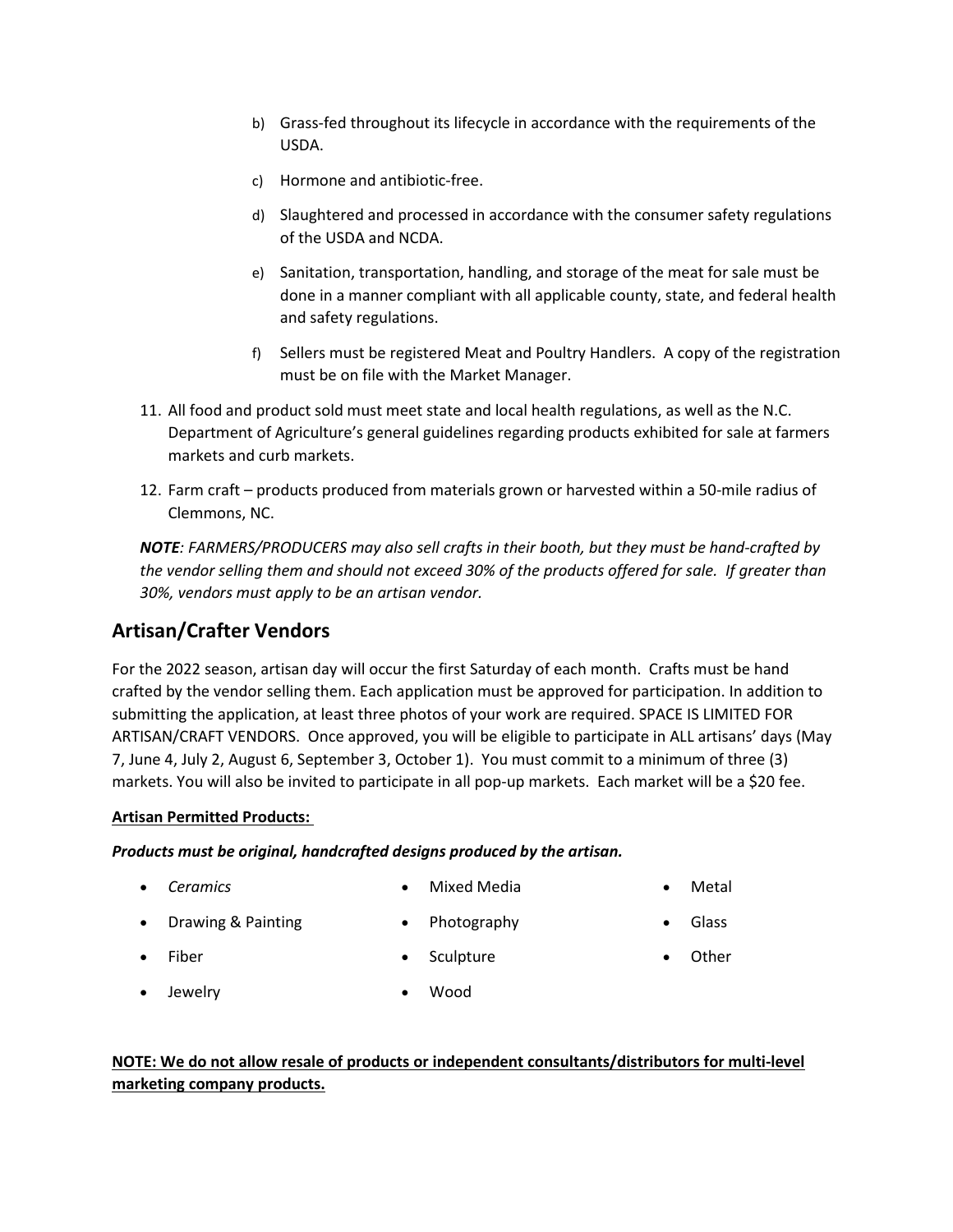The Clemmons Farmers Market will not be responsible for damage, theft, or loss of exhibitors' work or display.

# **VENDOR SELECTION CRITERIA**

The Clemmons Farmers Market is fortunate to have returning vendors who come year after year. Consideration will be given to those vendors with seniority. Highest priority will be given to farmers, growers, and producers.

Additionally, the CFM strives to be an accelerator for local food entrepreneurs to grow new businesses.

Other vendor selection criteria include:

- 1. History with the Farmers Market including, but not limited to:
	- a) Adherence to market rules and regulations
	- b) Number of years participated in the market
	- c) Weekly market attendance/tardiness record
	- d) Payment of fees
- 2. Enhancement of overall product mix at the market without creating excessive supply of any one product, as determined by the Market Coordinator and selection committee
- 3. Quality of products for sale by vendor as well as attractiveness and presentation of products/displays at vendor's booth

# **Fees and Charges:**

Full-time Seasonal: \$100 – Assigned space for entire season. Must commit to attend at least 18 of the market dates. May attend all season and no additional fees for any pop-up markets. Part-time Seasonal: \$75 – Must commit to attend at least 10 of the market dates. May attend more than 10 at a reduced rate of \$8/market. No additional fees for any pop-up markets. Part-time Vendors are required to carefully plan and identify dates of participation prior to the start of the season. Daily Vendors: \$15 provided space available. Artisans: \$20/market. Payment is accepted via check made payable to "Village of Clemmons" or cash. Fees are nonrefundable and non-transferable. Unique Payment circumstances and package pricing situations will be handled individually and decided by the Market Manager.

### **Vendor Absence:**

Customers rely on consistent vendor attendance. The strength of the Market depends on both vendor and customers supporting the efforts of the Market. We ask that vendors consider carefully when committing to the Market and cancel only in the event of an emergency. All vendors are expected to participate in the Market for the day's full schedule. No vendor will be permitted to leave early without prior approval. If a vendor must open his/her booth late or close the booth before closing time, or needs to be absent from their space on a specific day, the vendor must notify the market manager one week in advance, except in the case of an emergency situation. If full-time or part-time seasonals do not fulfill the attendance commitment, there will be a \$25/market charge added to the next season's fees if invited back to participate. The Market allows for inclement weather and emergency situations on a case-by-case basis as approved by the Manager. In such circumstances, Vendors must notify the Manager (phone, text, email) prior to 7 a.m. or it will be counted as a no show.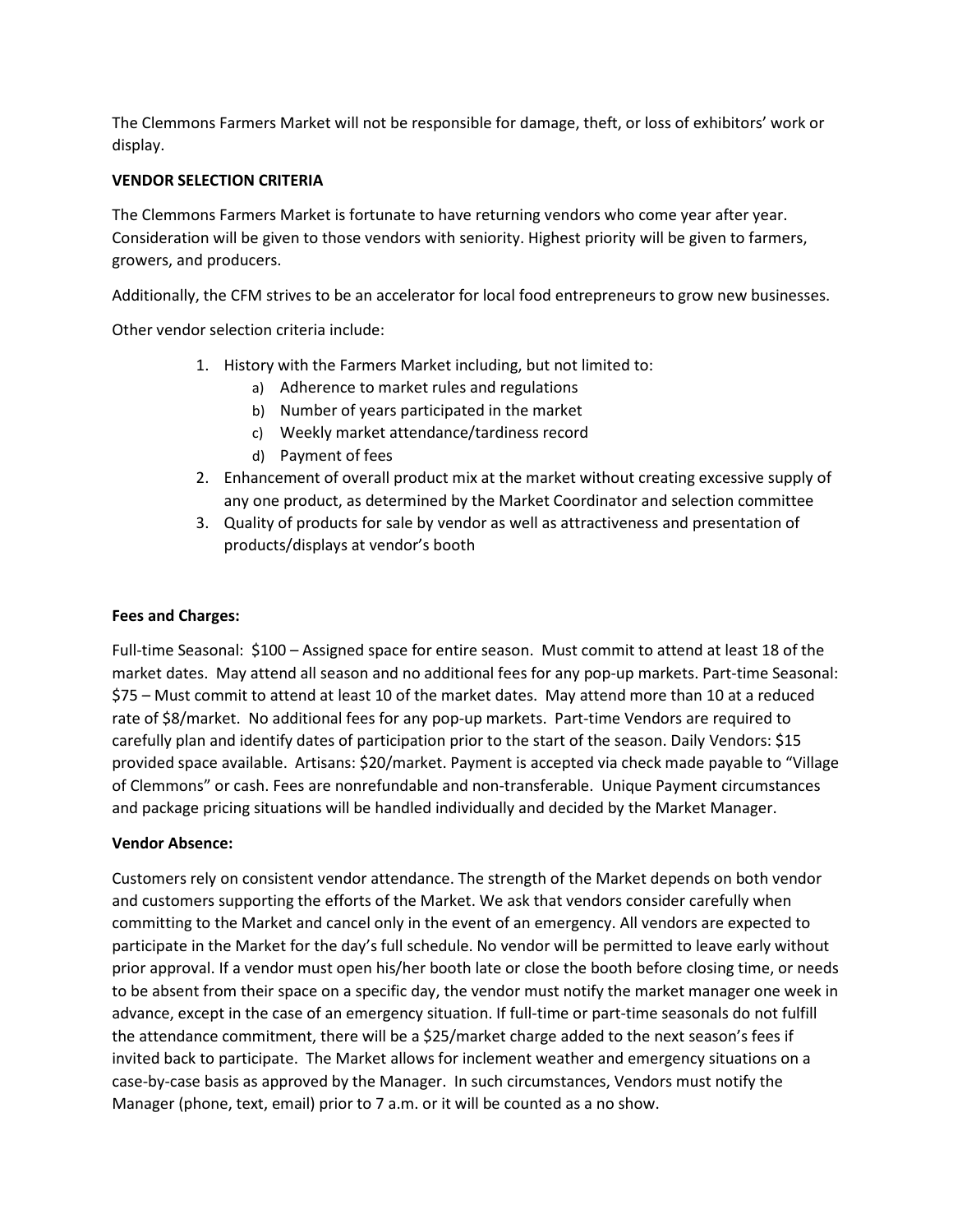#### **Marketing:**

Each week prior to Saturday Market, Vendors must email their participation/commitment along with their blurb and products available to info@clemmons.org for the upcoming Saturday market no later than Noon Wednesday. This allows for accurate advertising and planning. If notification is NOT sent, advertising will NOT be provided for that vendor and space will not be reserved at market on Saturday.

a. Each Friday, Market Manager circulates the Saturday Market layout/booth locations to the attending Vendors

b. If Vendors reach out AFTER deadlines, their participation is subject to space availability and will be placed only where there is an opening

#### **Assignment of Space:**

The CFM will operate outdoors. Full-Time Seasonal vendors will have assigned spaces. Part-Time Seasonal, Daily, and Craft/Artisan vendors will be assigned spaces on a weekly basis. You can set up your own 10 x 10 tent for your space: the Village of Clemmons will NOT provide any tents/tables/chairs. One vehicle is allotted per space and should remain parked behind your tent. Members shall bring weights/stakes/tie downs to secure tents in the event of high winds.

Vendors requesting a second space must indicate so on the application and will be charged an additional fee for the space.

#### **Set-up Time:**

All vendors must be set up and ready for sales prior to opening time for the Market and will stay until the official close time. Exception may be granted by the market manager prior to market.

### **Signage:**

All vendors must display a sign with their name and address (city). Proper representation of products, origination, and product practices by the vendor must be used. Prices must be posted for all items sold.

### **Product Liability:**

All food items must meet state and local health regulations. All produce must be top quality. Vendors are highly encouraged to have liability insurance for the products they sell. As stated in the applications, the Village of Clemmons is not liable for anything sold by any vendor.

#### **Weights and Measures:**

All vendors must comply with the North Carolina Statutes governing the weight and measurement of produce and other items sold. All scales must be approved as "Legal for Trade". Anyone using scales must have them certified by the NCDA. For certification of a scale, contact the NCDA Standards Division. At the beginning of every season vendors may be subject to weights/scales certification by the NCDA.

#### **Animals:**

No live animals may be present, sold, or given away at the Market.